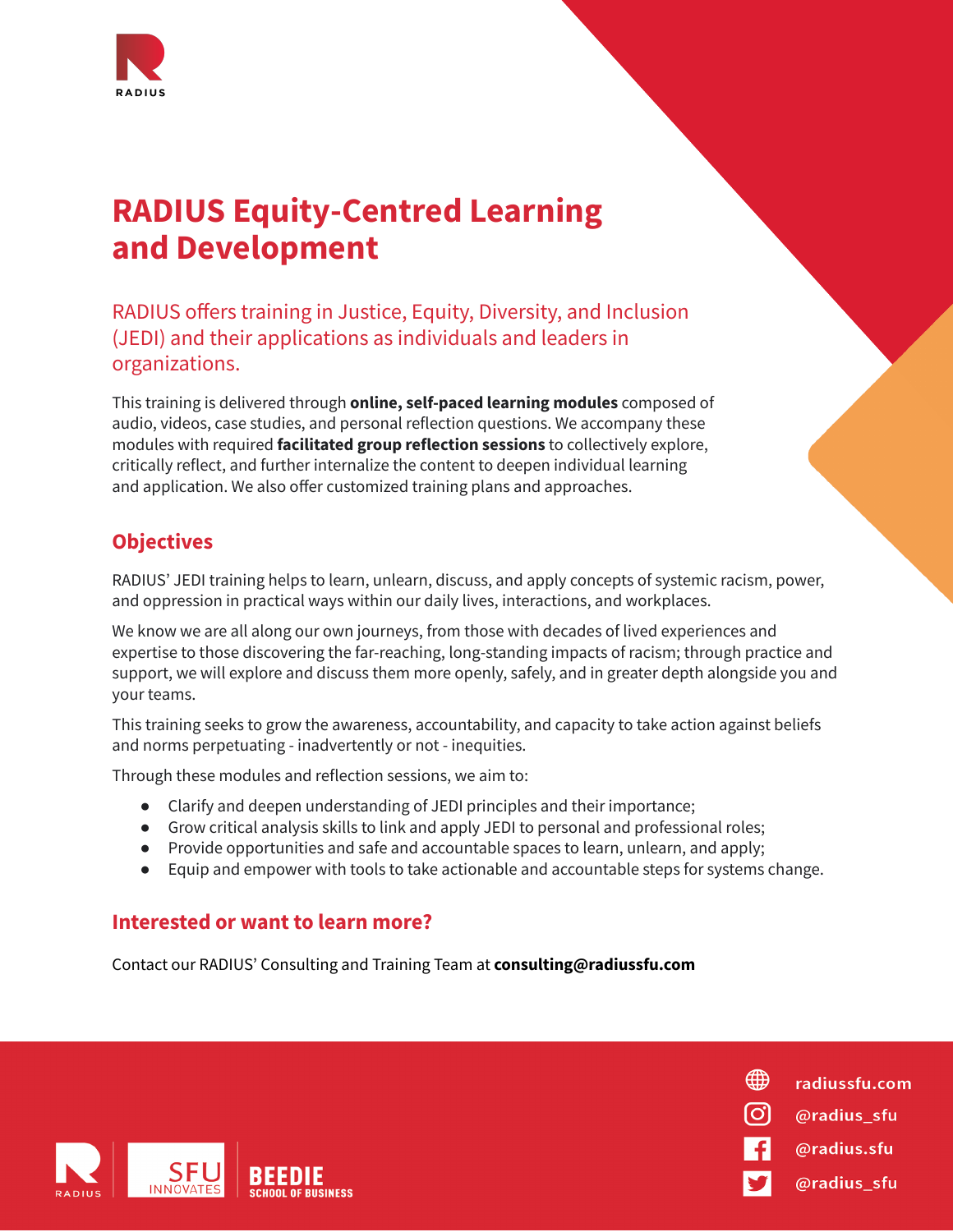

#### **Framework and Methodology**

Our training follows the Deep Equity and Systems Change framework (Sheryl Petty and Mark Leach, 2020) which focuses on combating inequities at the individual, interpersonal, institutional, and systemic levels (illustrated below). It equips learners to take a combined systems and intersectional lens to examine and take action against forms of oppression and systemic inequities.



#### **RADIUS Training Methodology**

(Image adapted from the National Equity Project)

#### **Module Descriptions**

The following modules can be selected individually or taken collectively as a progression and package, culminating from setting the foundation individually, taking action in our interactions and leadership, to creating change within the structures in which we work and live.

#### **Introduction**

#### **Pre-Module Facilitated Session | Introduction to JEDI Training (1 hour)**

This facilitated introductory session introduces learning objectives, sets the foundation for a safe, relational, and accountable environment, and allows participants to reflect on their own personal learning objectives and commitments prior to module content.

- Build relationships among participants and the facilitation team
- Understand the objectives and progression of the JEDI training modules
- Create community agreements for accountable conversations and exploration
- Build capacity for learning and growth around JEDI topics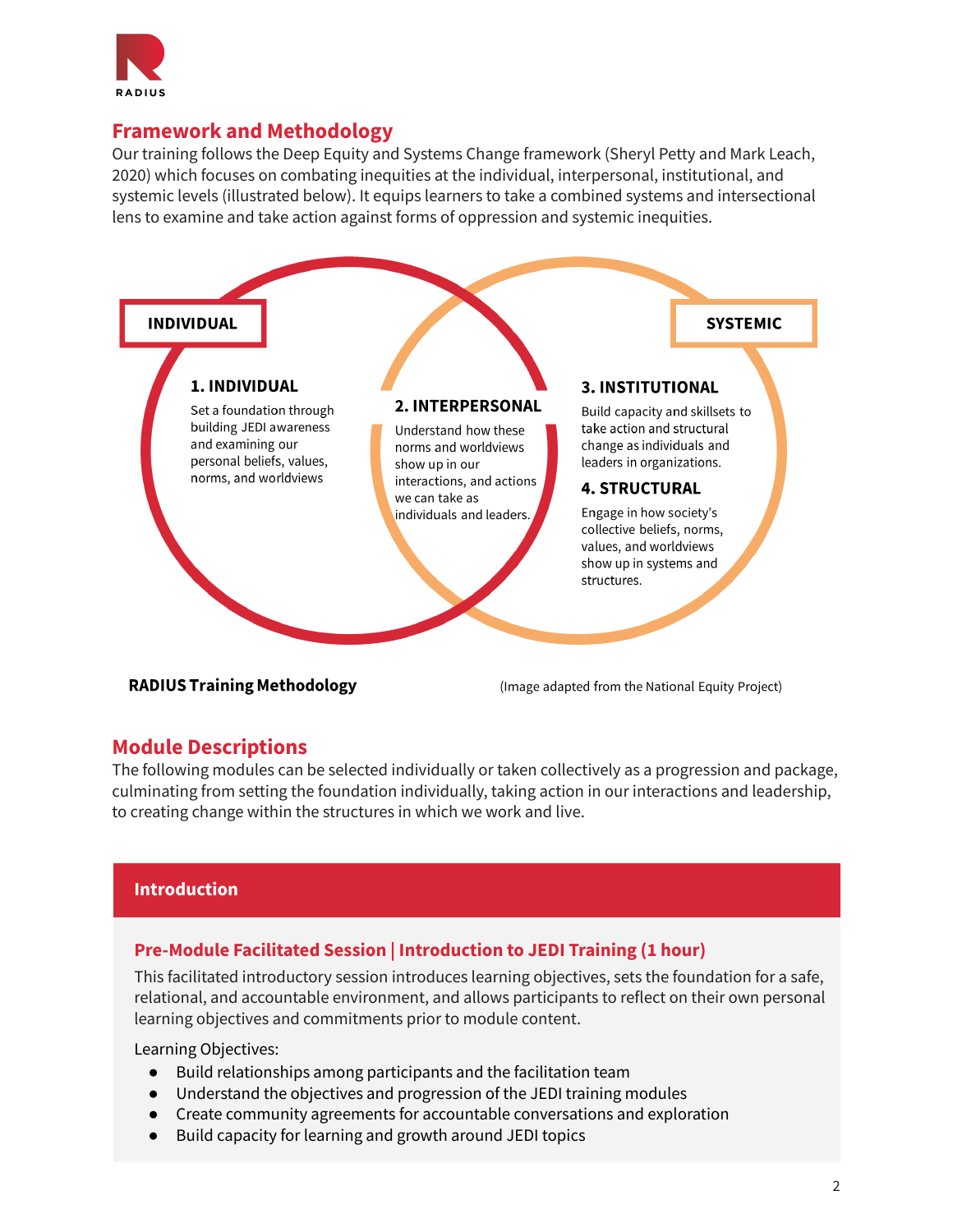

#### **Individual Level**

#### **Module 1 | Primer: Justice, Equity, Diversity, and Inclusion (3-6 hours)**

For many organizations, diversity seems to be the common first misstep towards creating equitable and inclusive organizations. To cultivate a culture that truly embraces diversity, what conditions are needed to sustain it in our society and workplaces?

In this primer, learners are introduced to a quintessential glossary of JEDI, which will create an enriched starting point before participating in future modules and deeper discussions and applications on anti-racism and inequities.

We explore the differences between equality and equity and the intersections of justice, equity, diversity and inclusion and begin to understand diversity is not a starting point yet is an outcome of consistent and intentional practices centred on equity, accountability, and inclusion.

Learning Objectives:

- Understand and unpack key terms and concepts like justice, equity, diversity, inclusion, and bias
- Understand the key conditions that foster and sustain team and workforce diversity
- Recognize the benefits of applying JEDI-centred practices and their impacts on your teams and workplace

#### **Module 2 | Foundations of Anti-Racism (4-7 hours)**

What is racism? How can we meaningfully understand the deeply-rooted impacts it has on our society, culture, workplaces, and relationships? How can we begin to pave the way toward an anti-racist world?

In this module, learners develop a systems thinking lens and apply it to a historical exploration of racism and colonialism and their ongoing impacts today.

Learners are introduced to frameworks that support critical thinking and recognizing and taking action on systemic racism in their daily lives.

Learning Objectives:

- Build capacity to view and analyze using a systems lens
- Understand how history shapes the beliefs, worldviews, and the oppressive systems we live in, which continue to marginalize and exclude Indigenous, Black, and people of colour
- Understand and unpack terms like racism, White supremacy, 'reverse racism', and anti-racism from an individual to a system-level lens

## **Facilitated Session | Group Reflection: Modules 1 and 2 (half-day)**

This session aligns and deepens learning about JEDI concepts and anti-racism to build individual awareness, grow perspective, and begin applying personally and professionally.

- Clarify terms and concepts, including terms like diversity and white supremacy
- Reflect and unpack key learnings and takeaways from the modules
- Apply concepts to individual reflection and action using frameworks and tools like the social location wheel and personal action plan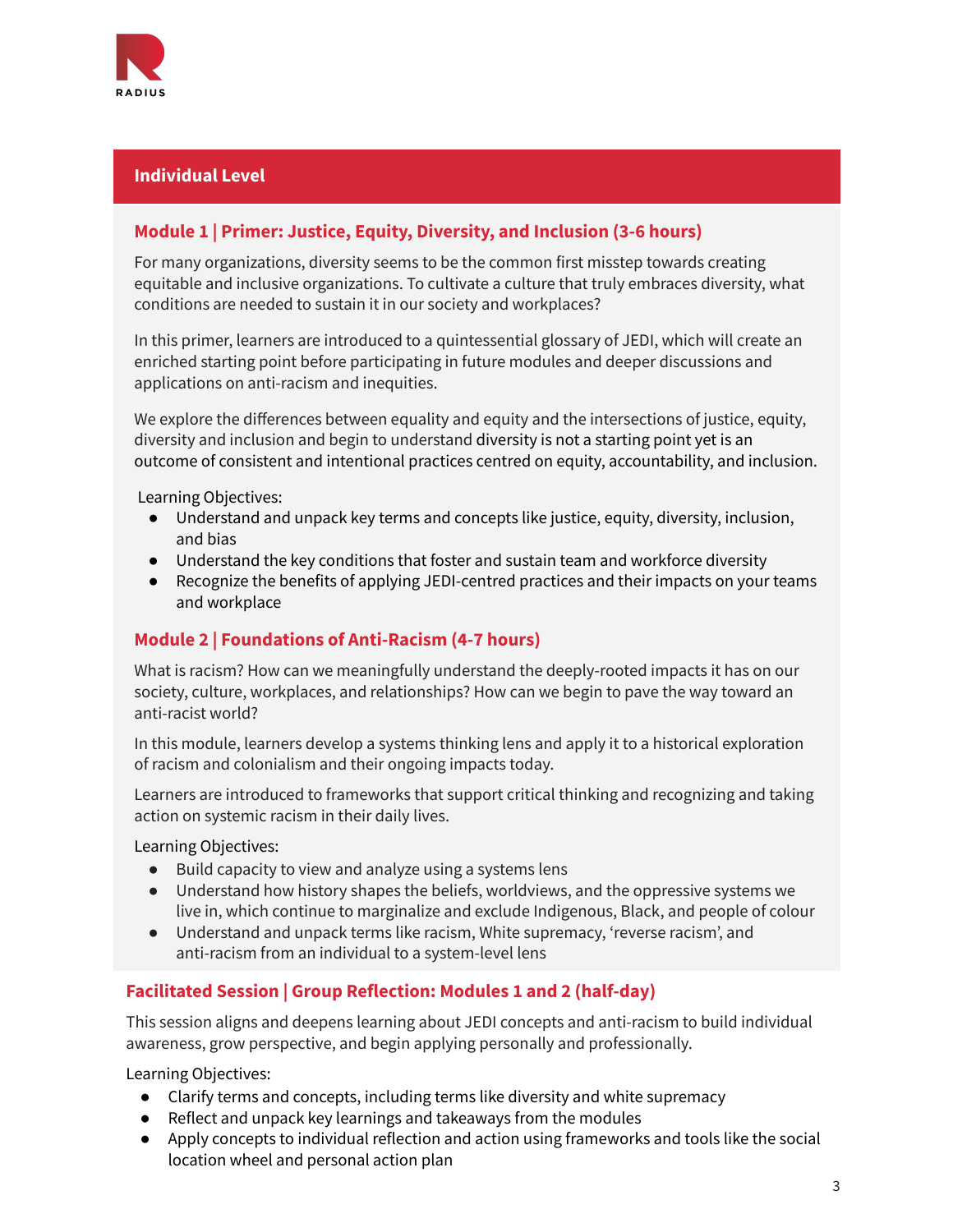

## **Interpersonal Level**

## **Module 3 | Mapping Ourselves and Allyship (4-7 hours)**

We are all agents of change. However, how we move through the world – our access to resources, opportunities, and power – are influenced by the intersecting and fluid identities we hold. This concept, introduced by Kimberlé Crenshaw, is called intersectionality.

Through understanding power and our relationship to power and privilege, learners explore their distinct and unique avenues to empower, advocate, lead, and (re)distribute power.

Learning Objectives:

- Define the expressions and faces of power impacting personal and professional roles
- Define diversity through an intersectional lens
- Explore the concepts of intersectionality, allyship, and accountability and how they shape the unique ways we can activate change and ensure true inclusion in our workplaces
- Apply concepts to case study on *Power and Allyship in the Workplace*

#### **Module 4 | Accountability and Conflict Engagement (4-7 hours)**

In a complex and diverse world, conflict is unavoidable. Our biases and beliefs, and how they translate through our words and actions, can harm others, even if unintended.

In this module, we emphasize the importance of accountability and conflict engagement to prevent and address harm and to restore and repair trust. When individuals and leaders are equipped with the necessary skills and tools to transform misunderstandings and disputes into opportunities for growth and trust-building, we personally and organizationally benefit through deeper learning, strengthened relationships, and more vibrant, inclusive cultures.

Learning Objectives:

- Introduce types of microaggressions, their impact on well-being, and frameworks to interrupt them
- Understand conflict, such as triggers, relational dynamics, diagnosing its roots, and restorative practices
- Describe notable types of conflict through a systems thinking lens
- Understand the role power plays in conflict
- Learn tools/frameworks to effectively respond to and engage with harmful interactions and conflict
- Apply concepts and frameworks to case study on *Practicing Accountability in the Workplace*

#### **Facilitated Session | Group Reflection: Modules 3 and 4 (half-day)**

This session further equips learners with the awareness, analytical lens, and ability to take personal and professional action in interactions, situations, and decisions that impact and involve others.

- Clarify terms and concepts, including terms like allyship, power, intersectionality, accountability, and microaggressions
- Reflect and unpack key learnings and takeaways from the modules
- Apply concepts to individual reflection and action using guiding principles and considerations for being an ally, calling in/calling out, and repairing harm from microaggressions